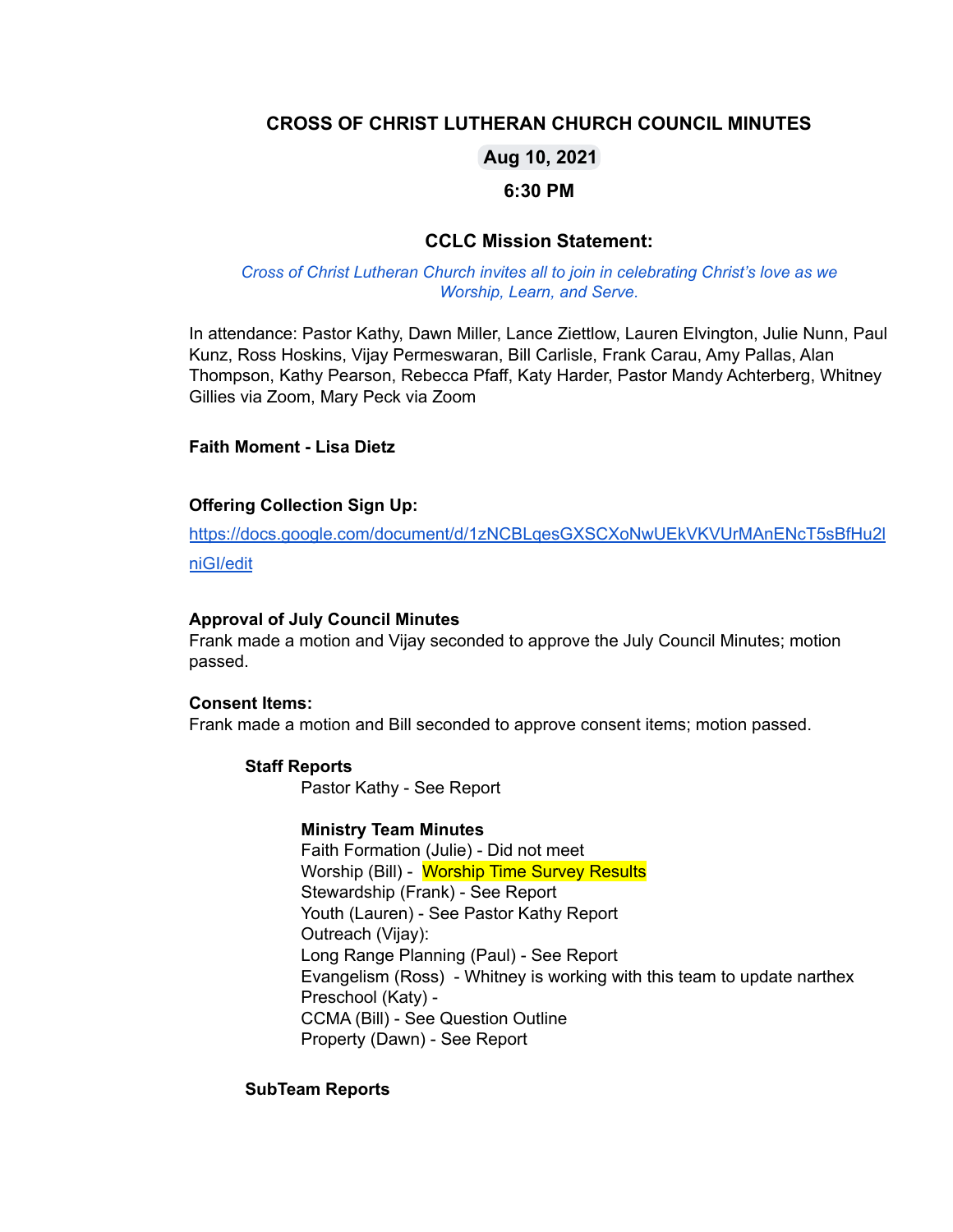Finance Team: See Treasurer Report

Re-Opening Task Force: We are fully open - suspended team.

- New doors signs with recommendations to wear masks but keeping it optional.
- Synod recommendation is to wear masks and no singing/corporate speaking - we are remaining with singing

Safety Task Force - No Meeting

HR Team - No team currently

Tech Team - Focus is on Website (updating, securing, and new host site) Gift Policy Team - No Meeting

# **UNFINISHED BUSINESS**

- CCMA Discussion See Document (6:35 PM)
	- Alan Thompson & CCMA board presented [report](https://docs.google.com/document/d/17MGtLACpvYmdLpsEiEv2CCOMkQKo_6l8/edit) and asked if there is interest in keeping CCMA
	- Rebecca asked if new music director should lead CCMA, asked questions about how to deepen CCMA's relationship with the church
	- Lisa noted that Andy wanted CCMA to continue and that marketing was a challenge
	- It was suggested that Kathleen Briscoe could help with promotion/website
	- $\circ$  Pastor Kathy suggested need the church to have more vested in CCMA, as it is under the CCLC umbrella, and that it will take time and organization
- Interim Pastor Proposal: Pastor Mandy Achterberg, Transition Coach (7:30 PM)
	- $\circ$  Pastor Mandy said the Office of the Bishop would like to offer a 1 year term call rather than interim, as there is a current candidate who meets much of the criteria and brings a lot of experience. One year provides stability whereas an interim has the option to leave and cannot be called. A term call can be extended. The transition process continues during the 1 year term.
	- Board members asked questions/discussed the candidate that has been put forward; Katy feels she would be a good fit; Pastor Mandy noted that the candidate is very excited about CCLC; Whitney feels she would be a good fit
	- Dawn said it's important that the congregation hear from Pastor Mandy that this is the synod's offering and that courageous conversations are moving forward and congregation's voices are important
	- Pastor Kathy said this candidate meets our current needs so CCLC can focus on staff and the future, be intentional
	- Frank moved to move ahead with the one year call process with Aly Kohlmeyer, Paul seconded; motion passed. Next step is to interview the candidate.
	- It is council's job to present the candidate to the congregation
	- Congregation should not see full candidate profile (per Mandy) but can talk to council for more info
	- Proposed Schedule if Approved by Council:
		- Interview scheduled for August 18th @ 6pm
	- Proposed/TBD Schedule if candidate is approved by Council
		- Meeting with Congregation about proposal with Pastor Mandy: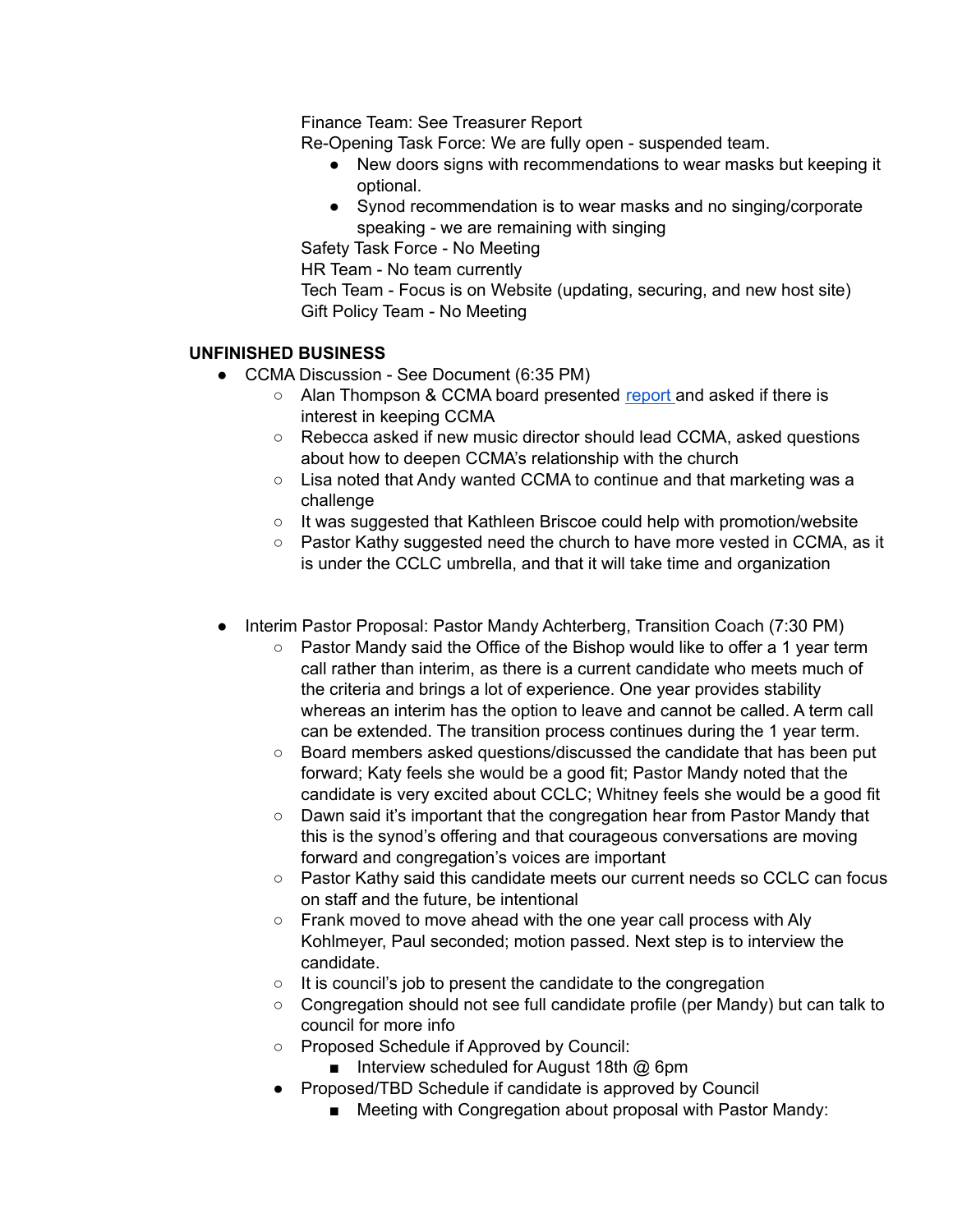- Aug 25 / 7:00 pm
- Aug 29 / 10:45 am
- Meet and Greet: Sept 8 / 6 pm
- Congregational Vote: Sept 12 / 12:30 p.m.

# **NEW BUSINESS**

- Job [Description](https://docs.google.com/presentation/d/1le7QVdlpRXRvOUVOx06HXu6Oc0rdOQUpeBqYsPRYI_c/edit) Proposal for Interim Staffing (7:00 PM)
	- Amy and Whitney have been working on defining enhanced roles for themselves at CCLA that use their gifts with Pastor Kathy and Tina Ramey
	- $\circ$  It was suggested that Amy's title be changed to Minister of Children's Ministry and increased from 22 to 25 hours; Julie asked if this is enough time for all the duties; Amy said it is with more help from volunteers
	- Amy noted that consistency is key and that she cares about CCLS's young families and is eager and excited to coordinate and work with others
	- Whitney shared her current duties and opportunities she sees for CCLC; she is interested in working with all of CCLC on best leadership practices and to develop outreach and metrics; she would like to coach, mentor and enhance communications
	- Proposal is to move from 15 to 25 hours/week and do fewer admin duties with the title Minister of Community and Culture
	- Ross said this proposal matches her qualifications well; Paul asked about her experience and expressed support
	- Pastor Kathy noted this is the kid of work we were considering paying a consultant to do
	- Pastor Kathy said these enhanced roles as well as Assoc. Pastor will help fill in and support youth ministry gaps
	- Julie asked about status of Office Administrator and Music Minister roles; Kathy said we'd be reviewing Office Admin job description
	- Pastor Kathy proposed salary increases for Amy and Whitney's positions and reviewed position descriptions
	- Pastor Kathy gave an overview of updated Office Administrator role and ensured council approved of moving it to a 4 day per week role
- Financial Position of CCLC for 2021 / 2022 (8:00 PM)
	- Lance walked through CCLC current financial position, expenses, and projections for the next two years; he is concerned about losses in 2022 if all items remain the same
	- Frank moved to approve the additional spending for the two interim salaries for 2021 outlined on the Contribution Income Analysis sheet effective Sept 1, 2021; Vijay seconded; motion passed.
	- Frank moved that the two interim job descriptions be approved with the word "Interim" in the title; Lance seconded; motion passed.
- Search Team for Music Staff
	- 7 people have applied to be on the search committee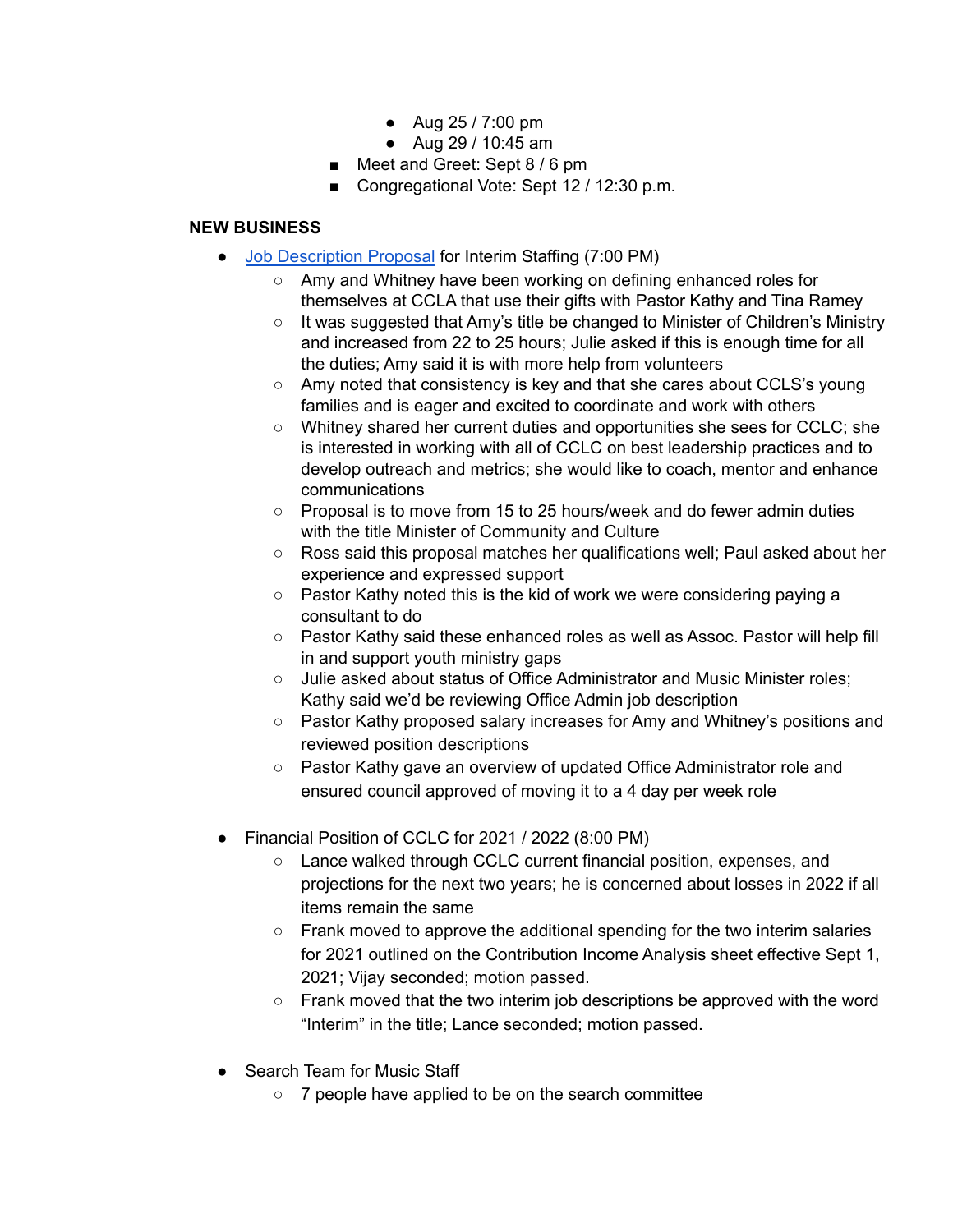- Paul asked that one person be selected as chair of the group
- Frank moved that all 7 people be approved for the search committee; Vijay seconded; motion passed
- Courageous Conversations
	- Dawn said we want to ensure confidentiality in the conversations so people feel safe to share their thoughts
	- Sessions will have enough small group facilitators to fit participant size, will end with going back to large group
	- Financial reports will be part of these so people know what is possible/realistic for staffing
	- Questions should be open ended
	- Whitney said setting the tone is important to create a safe space
	- Dawn asked if timeline is good and Lisa agreed it is, need to move quickly
	- Paul suggested conversations should be ongoing, not only one time
	- Suggested Dates
		- Sept 1 / 6pm
		- Sept 2 / ZOOM 7pm
		- Sept 11 / 9am
		- Sept 19 / 1pm
	- Need to publicize with at least 2 weeks notice
	- Facilitators need to confirm
	- Questions: What information do we need to receive?
		- Sample Questions The questions are open for further development; topics should be clear
		- What Opportunities do you see at Cross of Christ
		- What Challenges do you see at Cross of Christ
		- What excites you about our future
		- What concerns you about our future

## **Treasurer's Report: (Nikki on vacation)**

- Monthly Mission, Ministry
- Pledge and Debt Metrics
- Statement of Financials
- Youth Account:
- Music Ministry Gift Fund:

Bill moved to accept the financial report; Frank seconded; motion passed

## **Recap of Next Month Action Item List**

## **Adjournment and Closing Prayer**